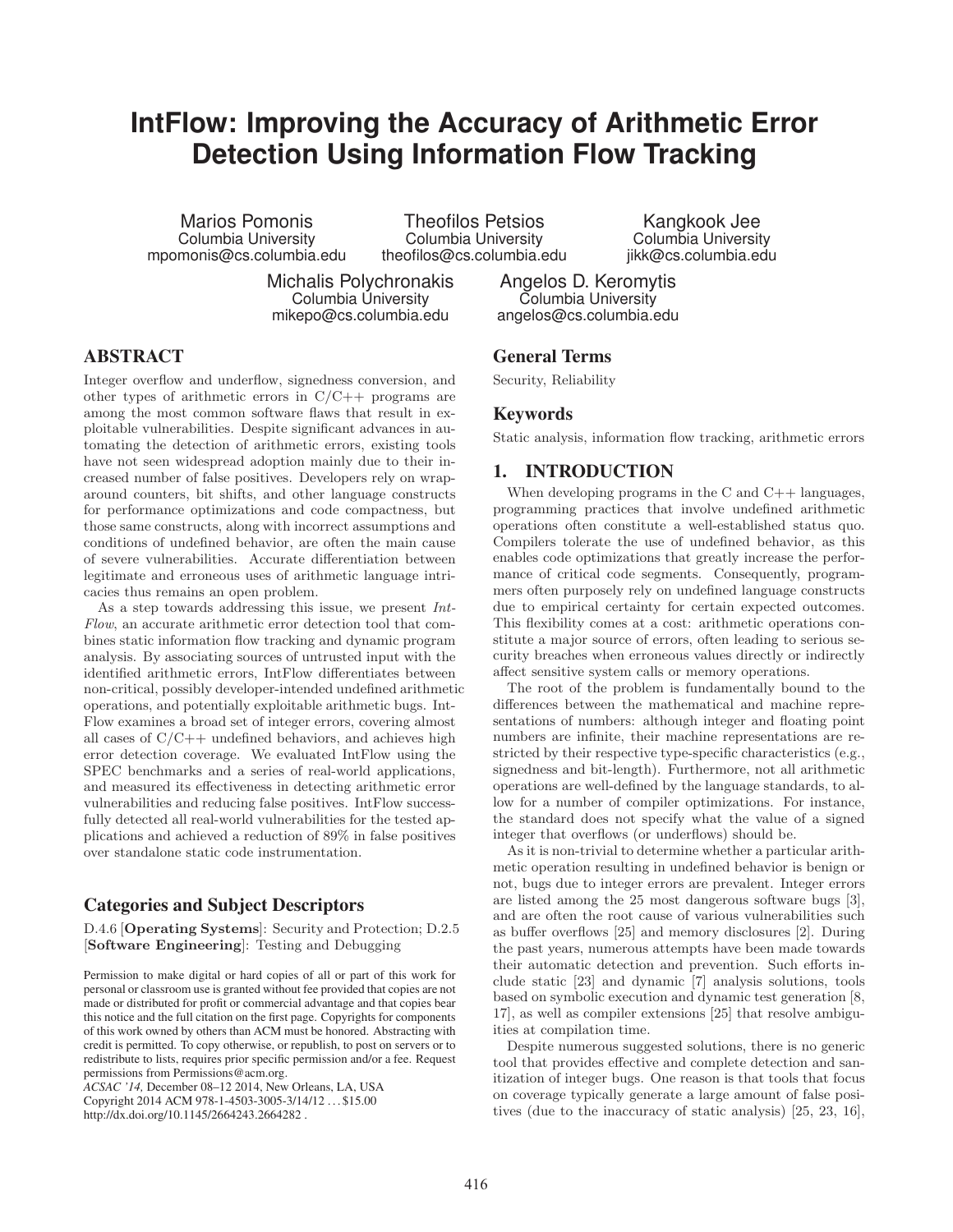while those that focus on accuracy provide poor coverage (as they rely on dynamic analysis or dynamic test generation) [10, 17, 19, 20]. Furthermore, existing tools typically focus only on certain integer error classes (mainly overflows and underflows) and as a result they do not provide broad spectrum protection. The most crucial reason, however, is the inherent difficulty of prevention mechanisms to differentiate between critical integer errors that may lead to exploitable vulnerabilities, from *intentional* uses of wraparound behavior, type castings, bit shifts, and other constructs that serve application-specific purposes.

As a step towards addressing these issues, in this paper we propose an approach that combines static code instrumentation with information flow tracking to improve the accuracy of arithmetic error detection, focusing on reducing the number of false positives, i.e., developer-intended code constructs that violate language standards. Our tool, IntFlow, uses information flow tracking to reason about the severity of arithmetic errors by analyzing the information flows related to them. The main intuition behind this approach is that arithmetic errors are critical when i) they are triggered by or depend on values originating from untrusted locations, or ii) a value affected by an arithmetic error propagates to sensitive locations, such as the arguments to functions like malloc() and strcpy().

To demonstrate the effectiveness of our approach, we evaluated IntFlow with real world programs and vulnerabilities and verified that it successfully identifies all the real world vulnerabilities for the applications of our testbed, generating 89% less false positives compared to IOC [10], our reference arithmetic error detection tool.

Our work makes the following contributions:

- We present an accurate arithmetic error detection approach that combines static information flow tracking and dynamic program analysis.
- We present IntFlow, our prototype implementation for this approach, which operates as an LLVM add-on. IntFlow is freely available as an open source project.<sup>1</sup>
- We evaluate IntFlow using real-world programs and vulnerabilities. Our results demonstrate that IntFlow achieves improved detection accuracy compared to previous solutions, as it suppressed more than 89% of the false positives reported by IOC [10].

## 2. BACKGROUND

To effectively deal with integer errors in real world applications, it is necessary to first define what is considered an error. Doing so is not trivial, as apart from the mere examination of conformance to the language standard, we must also examine whether pieces of seemingly erroneous code from the perspective of the language specification—are explicitly written in that way due to the developer's intention, typically for performance, convenience, or other reasons.

In this section, we discuss how the  $C/C++$  language standards define correctness for arithmetic operations, and examine why developers often write code that deviates from the language specification. We also present examples of exploitable vulnerabilities caused by integer errors, and demonstrate the importance of good programming practices.

# 2.1 Integer Errors and Undefined Behavior

Although the  $C$  and  $C++$  language standards explicitly define the outcome of most integer operations, a number of corner cases are left undefined. As an example, the C11 standard considers an unsigned integer overflow as a welldefined operation, whose result is the minimum value obtained after the wrap-around, while leaving signed integer overflows undefined. This choice facilitates compiler implementations to handle them in a way that produces optimized binaries [24]. For instance, signed integer overflows (or underflows) enable compiler developers to implement an optimization that infers invariants from expressions such as  $i+1$ > i and replaces them with a constant Boolean value [5].

Table 1 lists special cases of integer operations and their definedness. It should be noted that although more instances of undefined behavior (not necessarily restricted to integer operations) are declared in the language specification, we only consider those relevant to this work.

| <b>Arithmetic Operation</b>   | <b>Definedness</b>     |  |  |
|-------------------------------|------------------------|--|--|
| Unsigned overflow (underflow) | defined                |  |  |
| Singed overflow (underflow)   | undefined              |  |  |
| Signedness conversion         | undefined <sup>*</sup> |  |  |
| Implicit type conversion      | undefined*             |  |  |
| Oversized/negative shift      | undefined              |  |  |
| Division by zero              | undefined              |  |  |

<sup>∗</sup>if value cannot be represented by the new type

Table 1: Summary of defined and undefined arithmetic operations according to the C/C++ language specification.

As in practice not all cases of undefined behavior necessarily result in actual errors, the difficulty of dealing with these types of bugs lies in distinguishing *critical* integer errors from *developer-intended* violations of the standard. The intention of a developer, however, cannot be formally defined or automatically derived, as the code patterns used in a piece of code are deeply related to the author's knowledge, preference, and programming style.

Although writing code that intentionally relies on undefined operations is generally considered a bad programming practice (as the outcome of those operations can be arbitrary, depending on the architecture and the compiler), there are several cases in which the community has reached consensus on what is the expected behavior of the compiler in terms of the generated code, mainly due to empirical evidence. This explains why idioms that take advantage of undefined behavior are still so prevalent: although *according to the standard* the result of an operation is undefined, developers have an empirically derived expectation that compilers will always handle such cases in a consistent manner.

This expectation creates serious complications whenever developers check the validity of their code with state-of-theart static analysis tools. These tools evaluate code based on strict conformance to the language specification, and consequently generate a large amount of false positives. Thus, the generated reports are often overlooked by developers who struggle to spot which of the reported bugs are actual errors. Unfortunately, tools based on dynamic code analysis also do not provide strong guarantees in these cases, as they suffer from low code coverage.

<sup>1</sup>http://nsl.cs.columbia.edu/projects/intflow/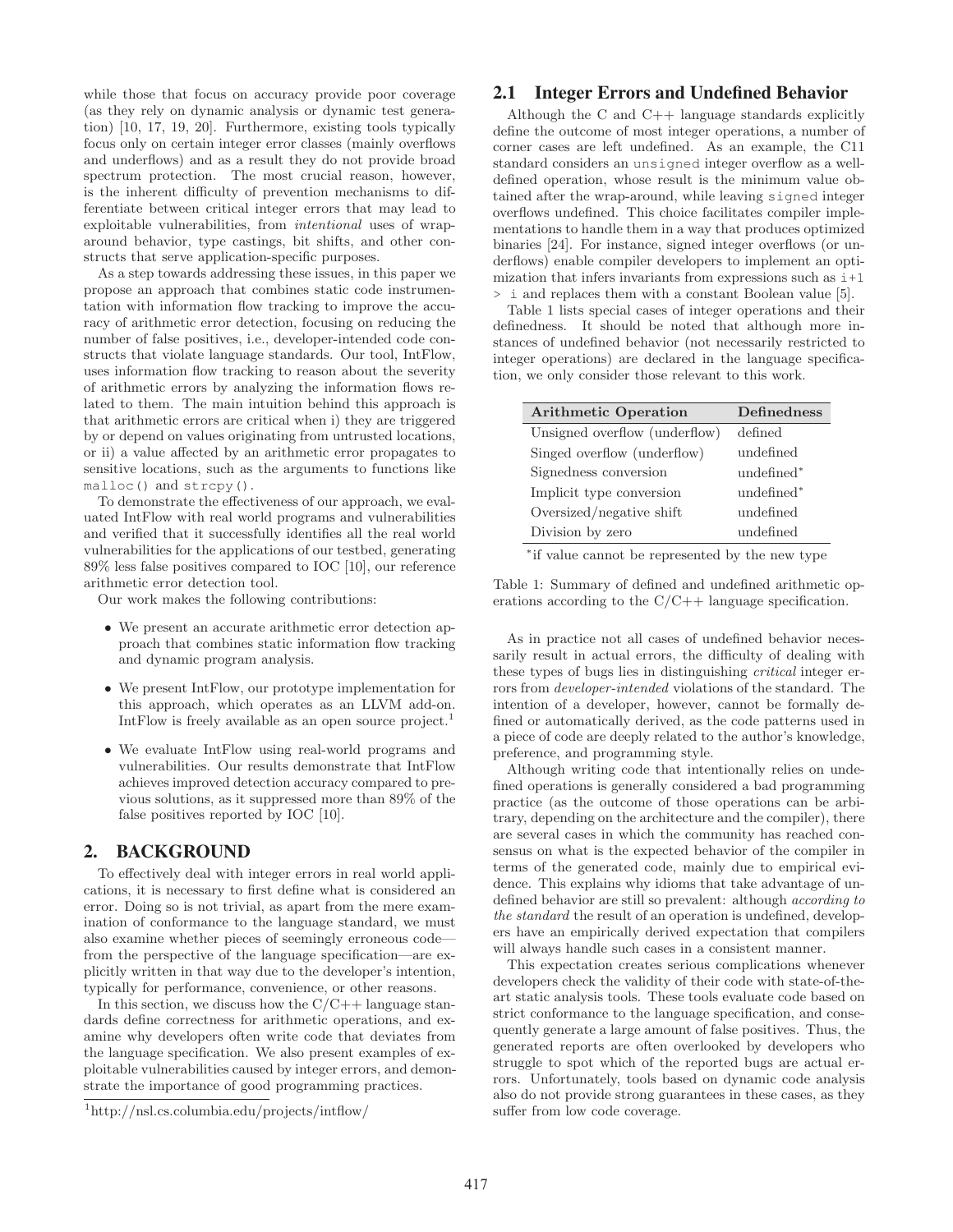$UINT\_MAX = (unsigned) -1;$  $INT\_MAX = 1$  <<  $\overline{(INT\_WIDTH - 1)} - 1$ ;

Listing 1: Widely used idioms that according to the standard correspond to undefined behavior.

```
1 /* struct containing image data, 10KB each */<br>2 img_t *table_ptr:
2 img_t *table_ptr;<br>3 unsigned int num
   unsigned int num_imgs = get_num_imgs();
4 ...
5 unsigned int alloc_size = size(fimg_t) * num_imgs;6 ...
\tau table_ptr = (img_t*) malloc(alloc_size);
 8 ...
9 for (i = 0; i < num_imgs; i++)
10 \{ \text{table\_ptr}[i] = \text{read\_img}(i); \} /* heap overflow */
```
Listing 2: An unsigned integer overflow as a result of a multiplication (line 5), which results in an invalid memory allocation (line 7) and unintended access to the heap (line 10).

To further illustrate the complexity of this issue, in the following we present two characteristic integer error examples and discuss the complications introduced by the use of undefined operations.

# 2.2 Integer Error Examples

While the task of automatically detecting undefined arithmetic operations is relatively easy, the true difficulty lies in identifying the developer's intention behind the use of constructs that violate the language standard.

As an example, Listing 1 presents two C statements in which developers intentionally rely on undefined behavior, mainly to achieve persistent representation across different system architectures. Both are based on assumptions on the numerical representation used by the underlying system (two's complement). Line 1 shows a case of signedness casting in which the original value cannot be represented by the new type. In Line 2, a shift operation of  $INT$  WIDTH  $- 1$  is undefined<sup>2</sup> but it conventionally returns the minimum value of the type, while the subtraction operation incurs a signed underflow which is also undefined. Although these cases are violations of the language standard, the desirable operation of an integer overflow checker would be to *not* report them, as they correspond to developer-intended behavior otherwise, such cases are considered *false positives* [10].

In contrast, in the example of Listing 2, the unsigned integer variable (alloc\_size) might overflow as a result of the multiplication operation at line 5. This behavior is well-defined by the standard, but the overflow may result in the allocation of a memory chunk of invalid (smaller) size, and consequently, to a heap overflow. An effective arithmetic error checker should be able to identify such potentially exploitable vulnerabilities as it is clear that the developer did not intend for this behavior.

# 3. APPROACH

The security community is still unsuccessful in completely eliminating the problem of integer errors even after years of effort [10, 17, 25, 23]. One of the main reasons is the difficulty in distinguishing *critical* errors, which may lead to reliability issues or security flaws, from uses of undefined constructs stemming from certain programming practices. The latter are regarded as errors by rigorous static checkers like IOC, as they strictly follow the language standard and report all violations found. In this work, we attempt to pinpoint critical, possibly exploitable arithmetic errors among all arithmetic violations, which include numerous less critical and often developer-intended uses of undefined behavior. Although many programming choices deviate from the language specification, IntFlow examines the conditions under which such constructs signify critical bugs, by focusing only on detecting errors that might break the functionality of the program or lead to a security flaw.

Before describing IntFlow's design, we first provide a concrete definition of what we consider critical arithmetic errors.

**Definition 1.** *An arithmetic error is potentially critical if it satisfies any of the following conditions:*

- *1. At least one of the operands in an erroneous arithmetic operation originates from an untrusted source.*
- *2. The result of an erroneous operation propagates to a sensitive program location.*

As capturing the intention of developers is a hard problem, IntFlow focuses on the detection of arithmetic errors that might constitute exploitable vulnerabilities or cause reliability issues. This is achieved not only by focusing on the identification of violations according to the language standard, which in itself is a tractable problem, but also by considering the information flows that affect the erroneous code. The rationale behind this definition is that *(1)* arithmetic errors influenced by external and potentially untrusted sources, such as sockets, files, and environment variables, may be exploited through carefully crafted inputs, and *(2)* arithmetic errors typically result in severe vulnerabilities when they affect sensitive library and system operations, such as memory allocation and string handling functions.

The two conditions of Definition 1 are reflected in IntFlow by two different modes of operation, *blacklisting* and *sensitive* (in addition to a third *whitelisting* mode), discussed in Section 4.3. Although the existence of either condition is an indication of a critical error, arithmetic violations for which both conditions hold are more severe, as they can potentially allow input from untrusted sources to misuse critical system functions—IntFlow's different modes of operation can be combined to detect such errors.

Figure 1 visualizes the definition with different types of information flows that may involve erroneous arithmetic operations. Critical errors are related to information flows that originate from untrusted inputs, or that eventually reach sensitive operations, such as system calls, through value propagation. In cases where the input of an arithmetic operation is untrusted (Definition 1.1) or a sensitive sink is reached (Definition 1.2), the error is flagged as critical. In contrast, arithmetic errors influenced only by benign inputs are considered less likely to be used in exploitation attempts.

The information flow based approach enables us to handle cases similar to the examples presented in Section 2.2. Int-Flow can also silence error reports caused by statements similar to those presented in Listing 1, since it can trace that the

<sup>2</sup>According to the C99 and C11 standards. The C89 and C90 (ANSI C) standards define this behavior.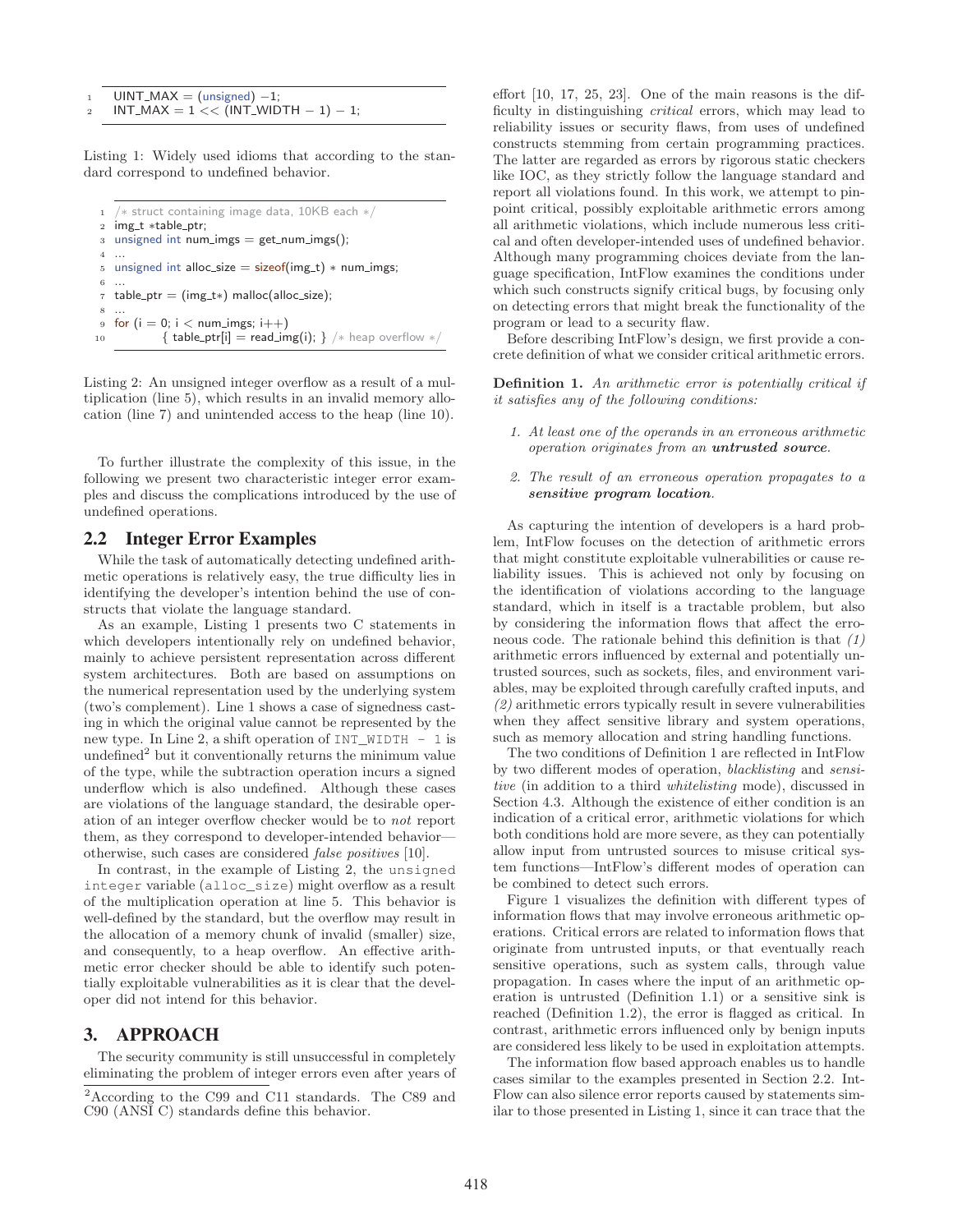

Figure 1: Information flows to and from the location of an arithmetic error.

origin of the value that leads to the undefined behavior is a constant initialization which is de facto developer-intended. The code snippet in Listing 2, contains two different types of flows. The first one connects get\_num\_imgs() (line 3) with the multiplication operation (line 5) while the second one connects the result of the multiplication with a memory allocation function (line 7), which is considered a sensitive program location. The former is a Type 1 flow because the value of the multiplication operand originates from an untrusted input, while the latter is a Type 2 flow since the result of the operation affects a sensitive function call. Int-Flow would detect and report arithmetic errors caused by maliciously crafted inputs in both cases.

## 4. DESIGN AND IMPLEMENTATION

In this section we present the design and implementation of IntFlow, a tool that combines information flow tracking (IFT) [18] with a popular integer error checking tool [10] to improve the accuracy of arithmetic error detection. The main goal of IntFlow is to reduce the number of false positives produced by other static arithmetic error checkers. In this context, the term "false positive" refers to reporting developer-intended violations as critical errors. Although from the perspective of the language standard these correspond to erroneous code, the prevalence of such constructs makes reports of such issues a burden for security analysts, who are interested only in critical errors that may form exploitable vulnerabilities.

#### 4.1 Main Components

IOC operates at the abstract syntax tree (AST) level produced by Clang [1], a  $C/C++$  front-end of LLVM [14]. It instruments all arithmetic operations, as well as most of unary, casting, and type conversion operations. In contrast to previous tools that focus on a subset of integer errors (typically overflows and underflows), IOC provides protection against a broader range of integer errors. Even though it focuses mainly on errors with undefined behavior based on the language standards, it can also protect against errors that do not fall into this category, covering most of the integer error classes presented in Table 1.

IOC instruments *all* arithmetic operations that may lead to an erroneous result, and inserts checks accordingly. Essentially, for each integer operation inside a basic block, additional basic blocks that implement the error-checking logic are added and users are allowed to register callback functions for error handling. Similarly to other integer error detection systems, the fact that IOC instruments blindly all arithmetic operations is a major source of false positives, while IntFlow's active provisioning allows it to reduce false positives by eliminating checks for non-critical violations. IOC is a major component of our architecture, as it provides assurance that all potentially serious arithmetic errors can be checked. It is then up to the information flow analysis to identify and report only the critical ones.

For IntFlow's information tracking mechanism we employ llvm-deps [18], an LLVM compiler pass implementing static information flow tracking in a manner similar to classic data flow analysis [5]. It is designed as a context sensitive (inter-procedural) analysis tool that allows forward and backward slicing on source and sink pairs of our choice using the DSA [15] algorithm. DSA performs context-sensitive, unification-based points-to analysis that allows us to track data flows among variables referred by pointer aliases. It is important to note that the analysis scope of llvm-deps is limited to a single object file, as it is implemented as a compile-time optimization pass and not as a link-time optimization pass. Finally, due to the use of llvm-deps, Int-Flow only examines explicit flows during its IFT analysis and ignores possible implicit flows.

## 4.2 Putting It All Together

Figure 2 illustrates the overall architecture of IntFlow: IOC adds checks to the integer operations that are exposed by Clang in the AST and then llvm-deps performs static IFT analysis on the LLVM intermediate representation (IR). To reduce unnecessary checks that may lead to false positives, IntFlow uses llvm-deps to examine only certain flows of interest. As discussed in the previous section, Int-Flow examines only flows stemming from untrusted sources, or ending to sensitive sinks. Initially, IntFlow performs *forward* slicing: starting from a particular source used in a potentially erroneous arithmetic operation, it examines whether the result of the operation flows into sinks of interest. Once such a source is found, IntFlow performs *backward* slicing, to verify that the sink is actually affected by it. Since the flow tracking mechanism does not offer full code coverage, we employ this two-step process to gain confidence on the accuracy of the flow and verify its validity. Once the source is reached when using backward slicing starting from the sink, the flow is considered established.

After compiling and linking the IR, the resulting binary is exercised to identify critical errors, since the error checking mechanism triggers dynamically. Developers should execute the augmented binary with a broad range of inputs to exercise as many execution paths as possible, and identify whether they cause critical errors that can potentially lead to exploitable vulnerabilities.

### 4.3 Modes of Operation

As discussed in Section 3, IntFlow uses two different types of information flow to pinpoint errors. The first associates untrusted inputs with integer operations while the second associates the result of integer operations with its use in sensitive system functions. Once IOC inserts checks in all arithmetic operations that may lead to an error, IntFlow eliminates unnecessary checks by operating in one of the following modes:

• In *blacklisting* mode, IntFlow only maintains checks for operations whose operands originate from untrusted sources and removes all other checks.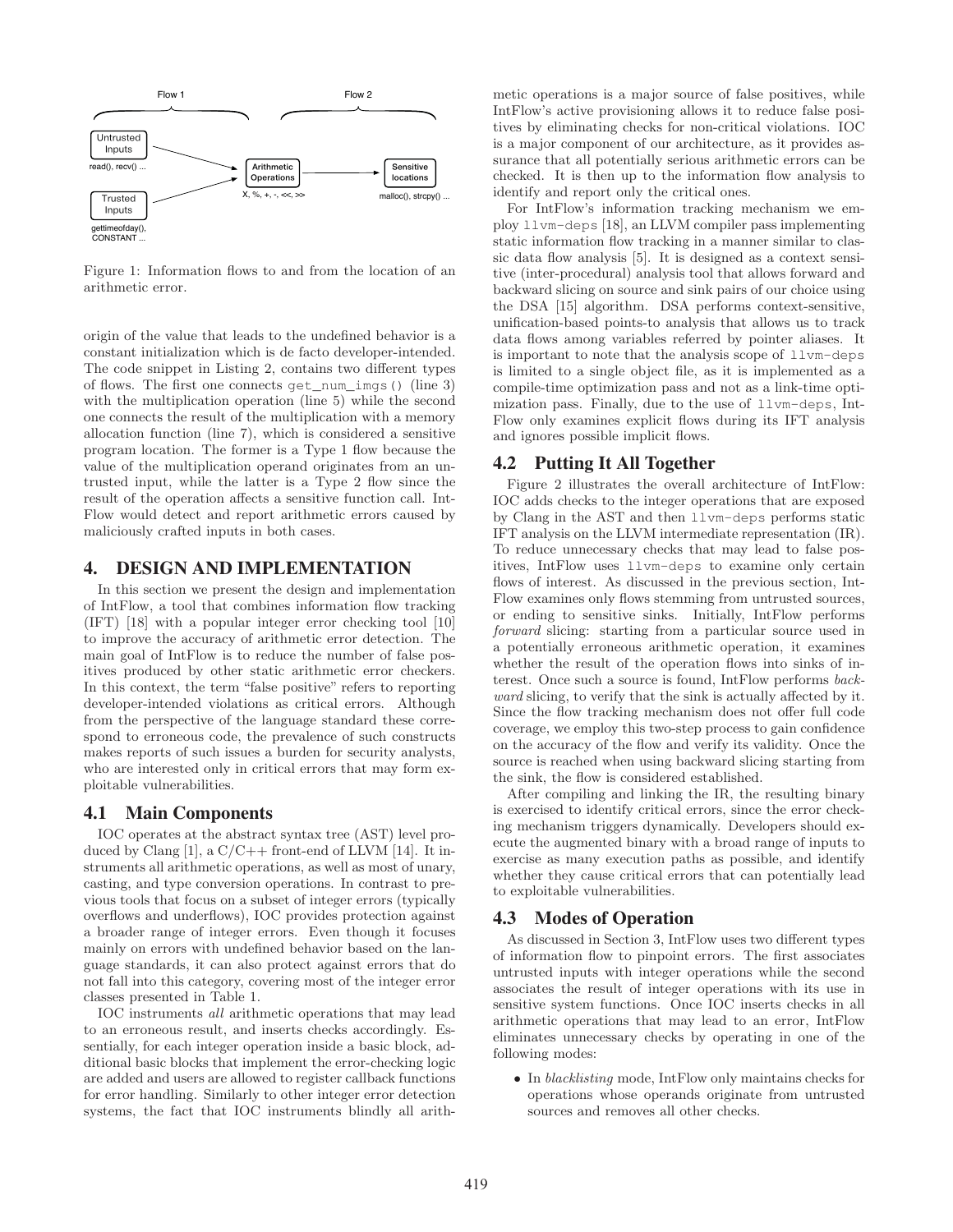

Figure 2: Overall architecture of IntFlow.

- In *sensitive* mode, IntFlow only maintains checks for operations whose results may propagate to sensitive sinks.
- In *whitelisting* mode, all checks for operations whose arguments come from trusted sources are removed.

#### *4.3.1 Trusted and Untrusted Inputs*

For each operation that may result in an arithmetic error, IntFlow's IFT analysis determines the origin of the involved operands. IntFlow then classifies the origin as either trusted or untrusted, and handles it accordingly, using one of the following two modes of operation.

**Blacklisting:** Input sources that can be affected by external sources are considered untrusted, since carefully crafted inputs may lead to successful exploitation. If any of the operands has a value affected by such a source, IntFlow retains the error checking instrumentation. System and library calls that read from untrusted sources, such as read() and recv(), are examples of this type of sources.

**Whitelisting:** Erroneous arithmetic operations for which all operands originate from trusted sources are unlikely to be exploitable. Thus, for those cases, IntFlow safely removes the error checks inserted by IOC at the instrumentation phase. Before an operation is verified as safe, IntFlow needs to examine the origin of *all* data flowing to that operation. Values derived from constant assignments or from safe system calls and library functions, e.g., gettimeofday() or uname(), are typical examples of sources that can be trusted, and thus white-listed.

Following either of the above two approaches, IntFlow selects the unsafe integer operations that will be instrumented with protection checks. These modes of operation can be complemented by IntFlow's third mode, which refines the analysis results for the surviving checks.

#### *4.3.2 Sensitive Operations*

In this mode, IntFlow reports flows that originate from integer error locations and propagate to sensitive sinks, such as memory-related functions and system calls. Moreover, in contrast to the previous modes, whenever an integer error occurs, the error is not reported at the time of its occurrence, but only once it propagates as input into one of the sensitive sinks. This is very effective in suppressing false positives, since errors that do not flow to a sensitive operation are not generally exploitable.

To report errors at sensitive sink locations, IntFlow performs the following operations:

- Initially, the tool identifies all integer operations whose results may propagate into a sensitive sink at runtime. Any checks that do not lead to sensitive sinks are not exploitable and thus are eliminated. A global array is created for each sensitive sink, holding one entry per arithmetic operation affecting it.
- Whenever an integer operation generates an erroneous result, its respective entries in the affected global arrays are set to true. If the operation is reached again but without generating an erroneous result, before reaching a sensitive location, the respective entry is set to false, denoting that the result of the sensitive operation will not be affected by this operation.
- If the execution reaches a sensitive function, the respective global array is examined. Execution is interrupted if one or more entries are set to true, as an erroneous value from any previous integer operation may affect its outcome.

Essentially, IntFlow keeps track of all the locations in the code that may introduce errors affecting a sensitive sink at compilation time. Once a sensitive sink is reached during runtime, IntFlow examines whether *any* of the error locations associated with the sink triggered an error in the current execution flow and in that case terminates the program. Although it is better to combine the two modes to establish end-to-end monitoring and detection of suspicious flows, each mode can also be used independently: the first mode to generally reduce the number of false positives, and the second mode to detect exploitable vulnerabilities.

## 4.4 Implementation

IntFlow is implemented as an LLVM [14] pass written in  $\sim$ 3,000 lines of C++ code. Briefly, it glues together its two main components (IOC and llvm-deps) and supports finetuning of its core engine through custom configuration files.

IntFlow can be invoked by simply passing the appropriate flags to the compiler, without any further action needed from the side of the developer. Although IOC has been integrated into the LLVM main branch since version 3.3, for the current prototype of IntFlow we used an older branch of IOC that supports a broader set of error classes than the latest one. IntFlow's pass is placed at the earliest stage of the LLVM pass dependency tree to prevent subsequent optimization passes from optimizing away any critical integer operations. During compilation, arithmetic error checks are inserted by IOC, and then selectively filtered by IntFlow. Subsequent compiler optimizations remove the filtered IOC basic blocks.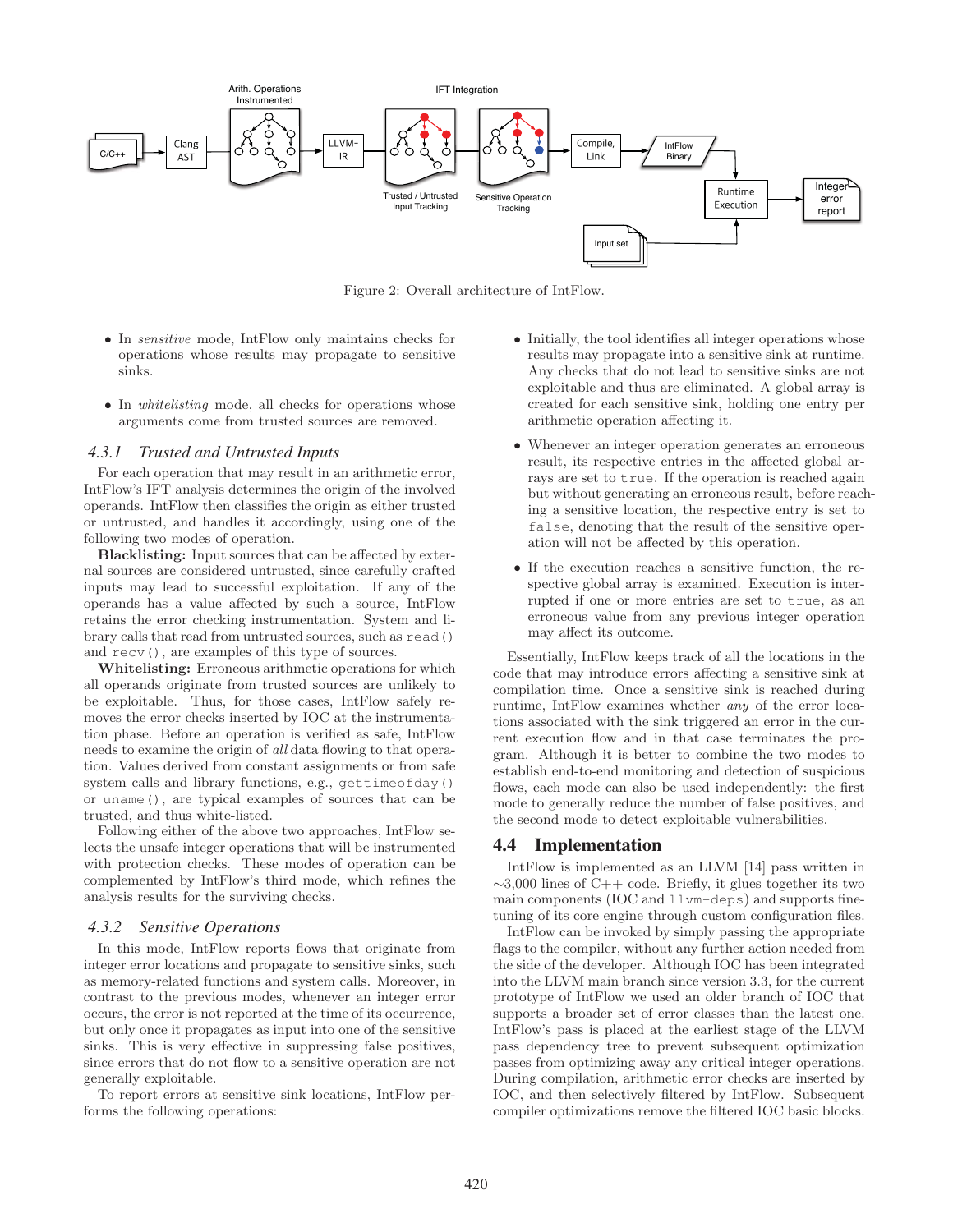IntFlow offers developers the option to explicitly specify arithmetic operations or sources that need to be whitelisted or blacklisted. In addition, it can be configured to exclude any specific file from its analysis or ignore specific lines of code. Developers can also specify the mode of operation that IntFlow will use, as well as override or extend the default set of sources and sinks that will be considered during information flow analysis. Finally, they can specify particular callback actions that will be triggered upon the discovery of an error, such as activating runtime logging or exiting with a suitable return value. These features offer great flexibility to developers, enabling them to fine-tune the granularity of the generated reports, and adjust the built-in options of IntFlow to the exact characteristics of their source code.

# 5. EVALUATION

In this section, we present the results of our experimental evaluation using our prototype implementation of IntFlow. To assess the effectiveness and performance of IntFlow, we look into the following aspects:

- What is the accuracy of IntFlow in detecting and preventing critical arithmetic errors?
- How effective is IntFlow in reducing false positives? That is, how good is it in omitting developer-intended violations from the reported results?
- When used as a protection mechanism, what is the runtime overhead of IntFlow compared to native execution?

Our first set of experiments aims to evaluate the tool's ability to identify and mitigate critical errors. For this purpose, we use two datasets consisting of artificial and realworld vulnerabilities. Artificial vulnerabilities were inserted to a set of real-world applications, corresponding to various types of MITRE's Common Weakness Enumeration (CWE) [4]. This dataset provides a broad test suite that contains instances of many different types of arithmetic errors, which enables us to evaluate IntFlow in a well-controlled environment, knowing exactly how many bugs have been inserted, as well as the nature of each bug. Likewise, our real-world vulnerability dataset consists of applications such as image and document processing tools, instant messaging clients, and web browsers, with known CVEs, allowing us to get some insight on how well IntFlow performs against real-world, exploitable bugs.

In our second round of experiments, we evaluate the effectiveness of IntFlow's information flow tracking analysis in reducing false positives, by running IntFlow on the SPEC CPU2000 benchmark suite and comparing its reported errors with those of IOC. IOC instruments all arithmetic operations, providing the finest possible granularity for checks. Thus, by comparing the reports produced by IntFlow and IOC, we obtain a base case for how many non-critical errors are correctly ignored by the IFT engine.

Finally, to obtain an estimate of the tool's runtime overhead, we run IntFlow over a diverse set of applications of varying complexity, and establish a set of performance bounds for different types of binaries. All experiments were performed on a system with the following characteristics:  $2 \times$ Intel(R) Xeon(R) X5550 CPU @ 2.67GHz, 2GB RAM, i386 Linux.

| Applications     | <b>CWEs</b>    |
|------------------|----------------|
| Cherokee 1.2.101 | $CWE-190$      |
| Grep $2.14$      | <b>CWE-191</b> |
| Nginx $1.2.3$    | <b>CWE-194</b> |
| Tcpdump 4.3.0    | $CWE-195$      |
| W3C 5.4.0        | CWE-196        |
| Wget $1.14$      | <b>CWE-197</b> |
| Zshell 5.0.0     | CWE-369        |
|                  | <b>CWE-682</b> |
|                  | <b>CWE-839</b> |

Table 2: Summary of the applications and CWEs used in the artificial vulnerabilities evaluation.

# 5.1 Accuracy

In all experiments for evaluating accuracy, we configured IntFlow to operate in *whitelisting* mode, since this mode produces the greatest number of false positives, as it preserves most of the IOC checks among the three modes. Thus, whitelisting provides us with an estimation of the worst-case performance of IntFlow, since the other two modes perform more fine-tuned instrumentation.

#### *5.1.1 Evaluation Using Artificial Vulnerabilities*

To evaluate the effectiveness of IntFlow in detecting critical errors of different types, we used seven popular opensource applications with planted vulnerabilities from nine distinct CWE categories.<sup>3</sup> Table 2 provides a summary of the applications used and the respective CWEs.

Each application is replicated to create a set of test-case binaries. In every test-case binary—essentially an instance of the real-world application—a vulnerability is planted and then the application is compiled with IntFlow. Subsequently, each test-case binary is executed over a set of benign and malicious inputs (inputs that exploit the vulnerability and result in abnormal behavior). A correct execution is observed when the binary executes normally on benign inputs or terminates before it can be exploited on malicious inputs.

Overall, IntFlow was able to correctly identify 79.30% (429 out of 541) of the planted artificial vulnerabilities. The 20.7% missed are due to the accuracy limitations of the IFT mechanism, which impacts the ability of IntFlow to correctly identify flows, and also due to vulnerabilities triggered by implicit information flows (i.e., non-explicit data flows realized by alternate control paths), which our IFT implementation (llvm-deps) is not designed to capture. We discuss ways in which accuracy can be further improved in Section 7.

#### *5.1.2 Mitigation of Real-world Vulnerabilities*

In our next experiment, we examined the effectiveness of IntFlow in detecting and reporting real-world vulnerabilities. For this purpose, we used four widely-used applications and analyzed whether IntFlow detects known integerrelated CVEs included in these programs. Table 3 summarizes our evaluation results. IntFlow successfully detected *all* the exploitable vulnerabilities under examination. From this small-scale experiment, we gain confidence that IntFlow's

<sup>3</sup>The modified applications for this experiment were provided by MITRE for testing the detection of integer error vulnerabilities, as part of the evaluation of a research prototype [6].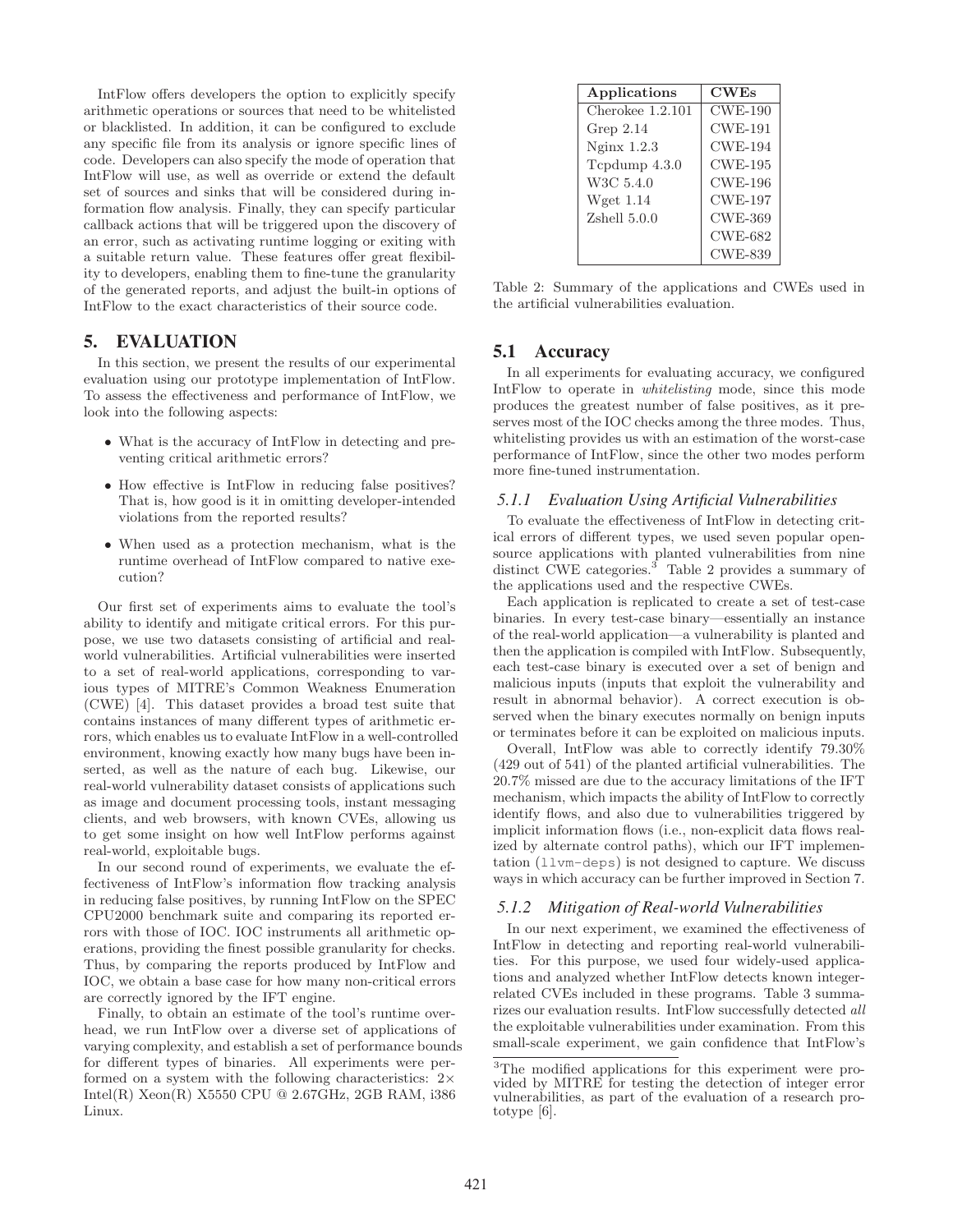| Program     | <b>CVE</b> Number | Type             | Detected? |
|-------------|-------------------|------------------|-----------|
| Dillo       | CVE-2009-3481     | Integer Overflow | Yes       |
| <b>GIMP</b> | CVE-2012-3481     | Integer Overflow | Yes       |
| Swftools    | CVE-2010-1516     | Integer Overflow | Yes       |
| Pidgin      | CVE-2013-6489     | Signedness Error | Yes       |

Table 3: CVEs examined by IntFlow.



Figure 3: Number of critical and developer-intended arithmetic errors reported by IOC and IntFlow for the SPEC CPU2000 benchmarks. IntFlow identifies the same number of critical errors (dark sub-bars), while it reduces significantly the number of reported developer-intended violations.

characteristics are maintained when the tool is applied to real world programs, and therefore it is suitable as a detection tool for real-world applications.

#### *5.1.3 False Positives Reduction*

Reducing the number of false positives is a major goal of IntFlow, and this section focuses on quantifying how effective this reduction is. For our first measurement we used SPEC CPU2000, a suite that contains C and C++ programs representative of real-world applications. Since IOC is a core component of IntFlow, we chose to examine the same subset of benchmarks of CPU2000 that was used for the evaluation of IOC to measure the improvements of IntFlow's IFT in comparison to previously reported results [10]. We ran the SPEC benchmarks using the "test" data sets for both IOC and IntFlow, so that we could manually analyze all the reports produced by IOC and classify them as true or false positives, Once all reports were categorized based on Definition 1, we examined the respective results of IntFlow. We report our findings in Figure 3.

IntFlow was able to correctly identify all the critical errors (64 out of 64) triggered during execution, and reduced the reports of developer-intended violations by ∼89%.

#### *5.1.4 Real-world Applications*

In Section 5.1.2 we demonstrated how IntFlow effectively detected known CVEs for a set of real-world applications. Here, we examine the reduction in false positives achieved when using IntFlow's core engine instead of static instrumentation with IOC alone. To collect error reports, we ran

|         |     |     |     | Overall   Dillo   Gimp   Pidgin   SWFTools |
|---------|-----|-----|-----|--------------------------------------------|
| ЮC      | 330 | -31 | 231 | 68                                         |
| IntFlow | 82  | 26  |     | 43                                         |

Table 4: Number of False Positives reported by IOC and IntFlow for the real-world programs of Section 5.1.2.

each application with benign inputs as follows: for Gimp, we scaled the ACSAC logo and exported it as GIF; for SWFTools, we used the pdf2swf utility with a popular ebook as input; for Dillo, we visited the ACSAC webpage and downloaded the list of notable items published in 2013; and for Pidgin, we performed various common tasks, such as registering a new account and logging in and out. Table 4 shows the reports generated by IOC and IntFlow, respectively.

Overall, IntFlow was able to suppress 75% of the errors reported by IOC during the execution of the applications on benign inputs. Although this evaluation does not provide full coverage on the number of generated reports (for instance, we did not observe any false positives for pidgin with the tests we performed), it allows us to obtain an estimate of how well IntFlow performs in real world scenarios.

As the last part of our false positive reduction, we exercised vanilla versions of each application used in Section 5.1.1 over sets of benign inputs and examined the output. Since those inputs produce the expected output, we assume that all reported violations are developer-intended either explicitly or implicitly. With this in mind, we compared the error checks of IntFlow with those of IOC to quantify the ability of IntFlow in removing unnecessary checks. Overall, IntFlow eliminated 90% of the false checks (583 out of 647) when tested with the default set of safe inputs. This reduction was achieved due to the successful identification of constant assignments and the whitelisting of secure system calls, as discussed in Section 3.

It should be noted that the effectiveness in the reduction of false positives is highly dependent on the nature of each application, as well as on the level of the execution's source coverage. That is, the more integer operations occur throughout the execution, the greater the expected number of false positives. For instance, Gimp's functionality is tightly bound to performing arithmetic operations for a number of image processing actions, and thus IOC reports many errors, most of which are developer-intended, while Dillo does not share the same characteristics and as a result exhibits a smaller reduction in false positives.

#### 5.2 Runtime Overhead

Although IntFlow was not designed as a runtime detection tool but rather as an offline integer error detection mechanism, one may wonder whether it could be customized to offer runtime detection capabilities. In this section, we seek to examine the performance of IntFlow for various applications, when running them with all the automatically inserted arithmetic error checks. For this purpose, we perform a set of timing measurements on the applications used in Section 5.1.1. For each run, we measured the time that was required to complete a series of tasks for each of IntFlow's modes of operation, and then normalized the running time with respect to the runtime of the native binary. Reported results are mean values over ten repetitions of each experiment, while the reported confidence intervals correspond to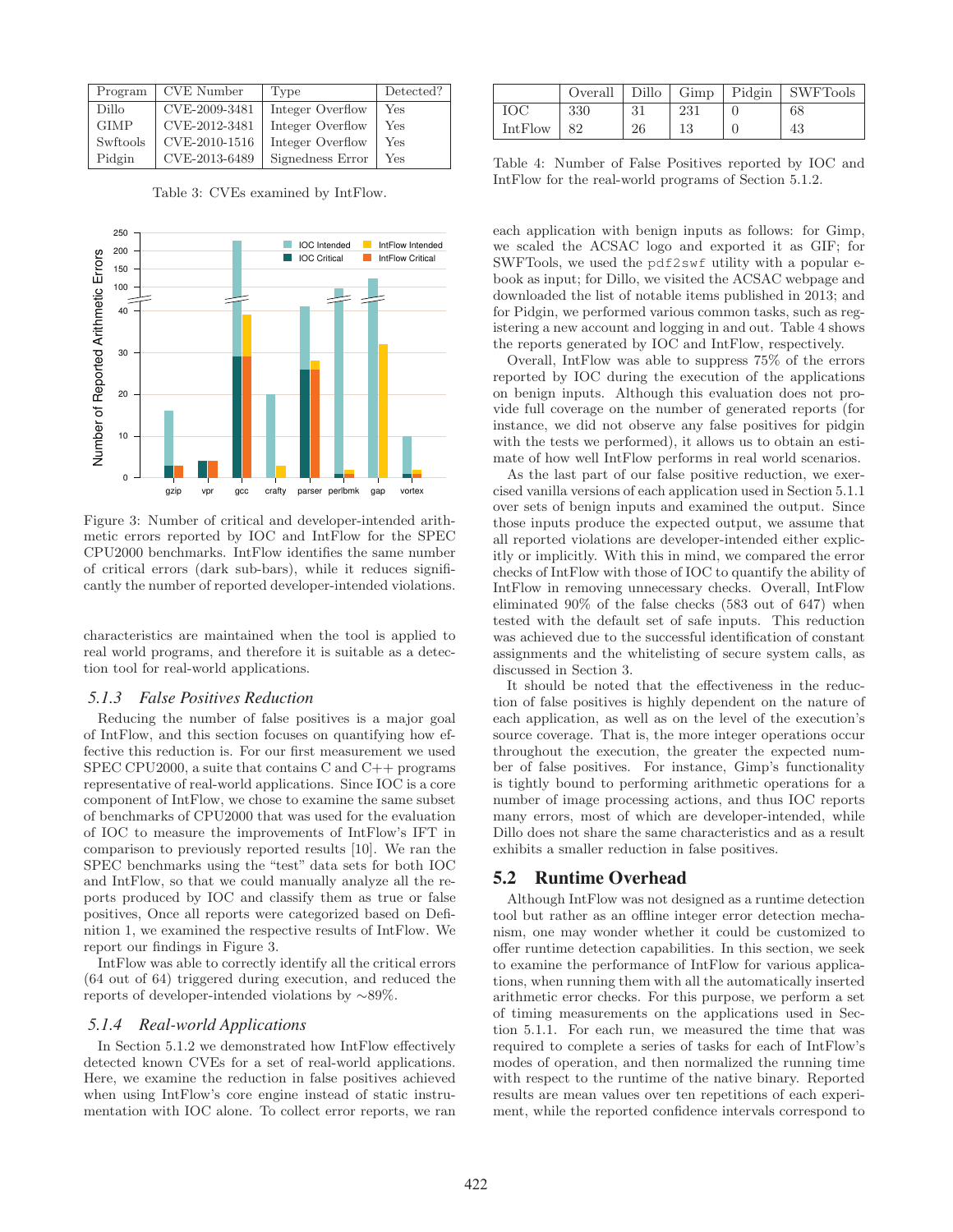

Figure 4: Runtime overhead for the applications of Section 5.1.1 (normalized over native execution).

95%. We ran all binaries natively, and measured user time with the time utility.

For grep, we search for strings that match a complex regular expression in a 1.2GB file. For wget, we download a 1GB file over a 1Gbit/s link from a remote server. For zshx, we execute a series of shell commands, and for tcpdump we examine packets from a 5.8GB pcap file. For the web servers, Cherokee was configured for IPv4 only, while for Nginx all configurations options were left to their default setting. We measured performance using Apache's ab benchmarking utility and static HTML files.

Figure 4 shows the results of our evaluation. IntFlow incurs high overhead in applications that involve a large number of integer operations, such as grep. <sup>4</sup> We also notice high performance deviation for wget, wwwx, and tcpdump, as they are I/O bound. Although in such applications the overhead is rather prohibitive, and cancels out the benefits of using a static mechanism, in other cases, such as for the cher and nginx servers, the overhead is within an acceptable 20%. Thus, it could be the case that IntFlow might be used as a runtime defense for certain types of applications, i.e., I/O-bound. As each of IntFlow's modes of operation targets different flows and can be fine-tuned by developers, customization can result in different overheads, as different flows dominate the execution of different applications. This is the reason we observe different slowdowns per mode: depending on whether the dominating flows involve sensitive calls (e.g., web servers), the sensitive mode will be slower or faster than the other two modes, and so on.

# 6. RELATED WORK

During the past years, as the protection mechanisms against buffer overflows became more mature, great focus was placed upon efficiently dealing with integer overflows. This section summarizes the main characteristics of the several approaches that have been followed so far for addressing integer overflows and outlines the connection between the current work and existing research on the field.

# 6.1 Static Analysis

Static analysis tools provide good coverage but generally suffer from a high rate of false positives. IntPatch [25] is built on top of LLVM [14] and detects vulnerabilities utilizing the type inference of LLVM IR. Similarly to our tool, Int-Patch uses forward & backward analysis to classify sources and sinks as sensitive or benign. Each sensitive variable is located through slicing. If a variable involved in an arithmetic operation has an untrusted source and the respective sink may overflow, IntPatch will insert a check statement after that vulnerable arithmetic operation. If an overflow result is used for sensitive actions such as memory allocations, IntPatch considers it a real vulnerability. Contrary to the current work though, IntPatch does not deal with all types of integer overflows and also does not address programmerinserted sanitization routines.

KINT [23] is a static tool that generates constraints representing the conditions under which an integer overflow may occur. It operates on LLVM IR and defines untrusted sources and sensitive sinks via user annotations. KINT avoids path explosion by performing constraint solving at the function level and by statically feeding the generated constraints into a solver. After this stage, a single path constraint for all integer operations is generated. Unfortunately, despite the optimization induced by the aforesaid technique, the tool's false positives remain high and there is a need for flagging false positives with manual annotations in order to suppress them. Moreover, contrary to this work, KINT attempts to denote all integer errors in a program and does not make a clean distinction between classic errors and errors that constitute vulnerabilities.

SIFT [16] uses static analysis to generate input filters against integer overflows. If an input passes through such filter, it is guaranteed not to generate an overflow. Initially, the tool creates a set of critical expressions from each memory allocation and block copy site. These expressions contain information on the size of blocks being copied or allocated, and are propagated backwards against the control flow, generating a symbolic condition that captures all the points involved with the evaluation of each expression. The free variables in the generated symbolic conditions represent the values of the input fields and are compared against the tool's input filters. A significant difference of this paper in comparison to SIFT is that the latter nullifies overflow errors but does not detect them nor examines whether they could be exploitable.

IntScope [21] decompiles binary programs into IR and then checks lazily for harmful integer overflow points. To deal with false positives, IntScope relies on a dynamic vulnerability test case generation tool to generate test cases which are likely to cause integer overflows. If no test case generates such error, the respective code fragment is flagged appropriately. This approach varies significantly from the one used in our tool as it relies on the produced test cases to reveal a true positive: if a test case does not generate an overflow, that does not guarantee that no overflow occurs. In addition, IntScope regards all errors as generic, without focusing particularly on errors leading to vulnerabilities.

Finally, RICH [7] is a compiler extension which enables programs to monitor their execution and detect potential attacks exploiting integer vulnerabilities. Although RICH is very lightweight, it does not handle cases of pointer aliasing and produces false positives in cases where developers inten-

<sup>4</sup>Based on our experience with the SPEC CPU2000 benchmarks, the overhead on benchmarks with very frequent integer operations, such as gzip, is in the range of ∼x10, prohibiting IntFlow from being used as a generic runtime detection mechanism for such applications.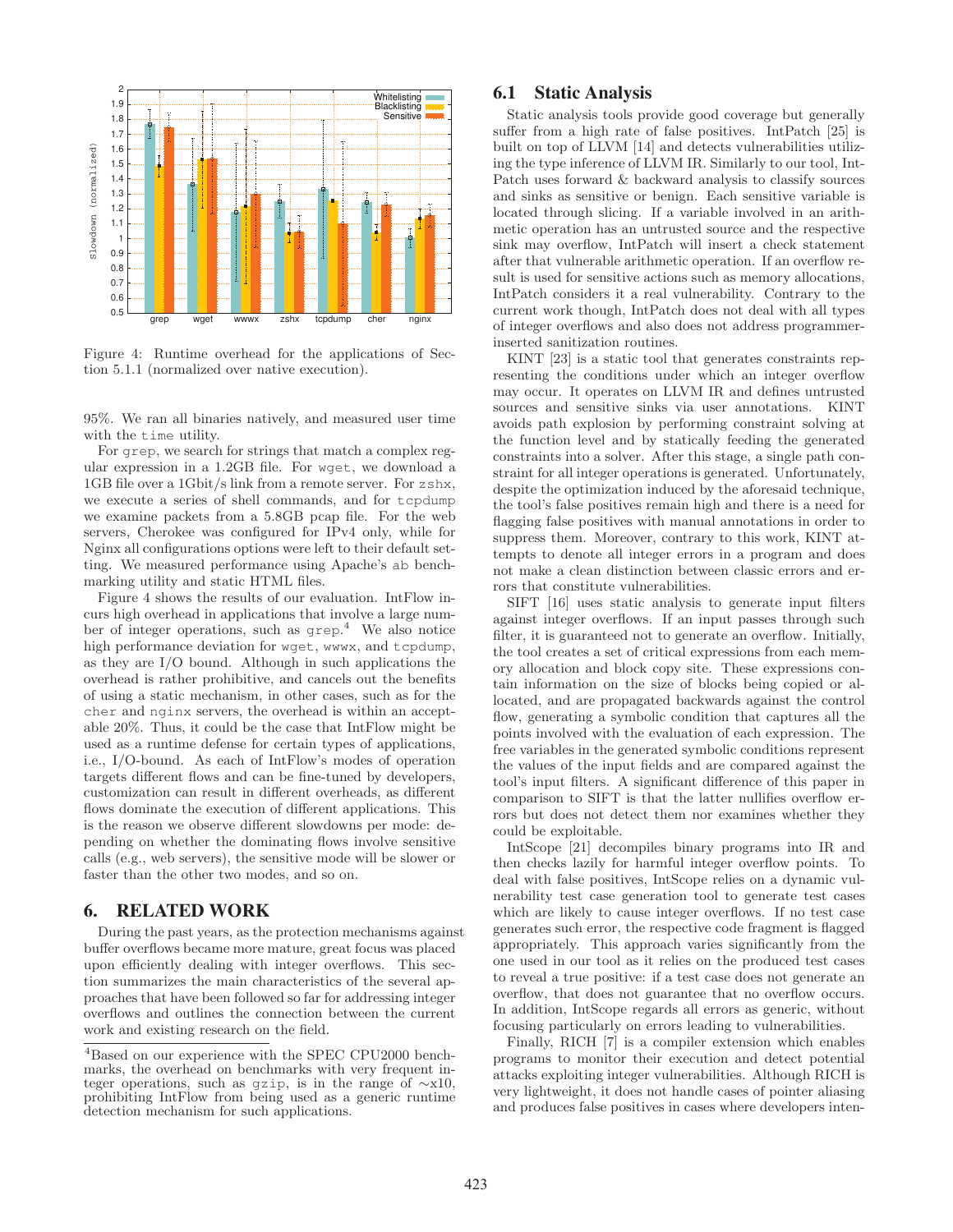tionally abuse the undefined behavior of  $C/C++$  standards, both of which are basic components of IntFlow's design.

# 6.2 Dynamic & Symbolic Execution

Dynamic Execution tools use runtime checks to prevent unwanted program behavior. IOC [10] uses dynamic analysis to detect the occurrence of overflows in  $C/C++$  programs. The tool performs a compiler-time transformation to add inline numerical error checks and then relies on a runtime handler to prevent any unwanted behavior. The instrumentation transformations operate on the Abstract Syntax Tree (AST) in the Clang front-end, after the parsing, typechecking and implicit type conversion stages. IOC checks for overflows both in shifting and arithmetic operations and makes a clear distinction between well-defined and undefined behaviors, that is, it does not consider all overflows malicious. Our tool adopts this perspective and complements IOC in the sense that it addresses the issue of high false positives by integrating static instruction flow tracking to the performed analysis.

Symbolic Execution tools provide low false positives but can't easily achieve full coverage. They usually use dynamic test generation [11] to detect violations. SmartFuzz [17] generates a set of constraints defining unwanted behavior and determines whether some input could trigger an unwanted execution path. This tool does not require source code and makes use of the Valgrind framework for its symbolic execution and scoring. Coverage and bug-seeking queries are explored in a generational search, whilst queries from the symbolic traces are solved generating a set of new test cases. Thus, a single symbolic execution feeds the constraint solver with many queries, which themselves generate new test cases etc. KLEE [8] uses symbolic execution to automatically generate tests that achieve high coverage for large-scale programs but it is not focused on integer errors, thus it does not achieve as good results against integer overflows as other tools that targeted towards integer operations.

# 7. DISCUSSION

## 7.1 Static information flow tracking

A core component of IntFlow is llvm-deps [18], which, as an implementation of static information flow tracking, is expected to provide good source code coverage with low runtime overhead. However, we should note that llvm-deps suffers from inherent inaccuracy issues, largely due to the limitations of its points-to analysis [15] and due to its data flow analysis mechanism. These limitations are amplified when one wishes to extend the scope of the technique by performing inter-procedural analysis. Fortunately, as our experience revealed, sources and sinks typically reside within a single function. This can be viewed as an instance of the classic trade-off between accuracy and performance: for cases where accuracy has the maximum priority, we may choose to incorporate dynamic IFT [13] and attempt to reduce any increased runtime overhead using techniques that combine static and dynamic analysis [12, 9].

## 7.2 IntFlow for Runtime Detection

While the primary use case of IntFlow is to help users analyze existing code during the development phase by reducing the amount of false positives reported by previous tools, another use case is to deploy it as a runtime defense against zero-day vulnerabilities. For this purpose, the two main issues that must be addressed are i) the increased runtime overhead due to the inserted checks, and ii) any remaining false positives after IntFlow's analysis.

The main source of runtime overhead, as shown in Section 5.2, can be attributed to IOC's checks, as it replaces each arithmetic operation with at least three basic blocks to perform the checking operation. Given the significance of the problem, there have been many previous proposals for implementing fast and efficient checking operations [22], which IntFlow could adopt to improve performance.

As shown in Section 5, IntFlow was able to identify a large portion of the developer-intended violations in the programs under examination, but still missed some cases. In order to provide as broad coverage of false positives as possible, Int-Flow supports manual labeling of false positives. Developers can dedicate a separate off-line phase to apply IntFlow using a trusted input set over their application, and pinpoint the locations in which IntFlow falsely flags a benign operation as malicious. A more suitable solution for this use case would be the incorporation of dynamic IFT, which though would impose high runtime overhead, as already discussed.

## 7.3 Quality of the Produced Reports

Another advantage of IntFlow's design is the fact that its three different modes of operation offer an estimation of how critical a particular bug is. Errors reported by the sensitive mode have the highest risk, as they involve sensitive operations and are more likely to be exploitable. Likewise, in black-listing mode, IntFlow examines flows originating from untrusted locations and thus the produced reports are of moderate priority. Finally, the whitelisting mode is likely to generate the largest amount of warnings. Thus, if developers wish to examine as few locations as possible, e.g., due to limited available time for performing code auditing, they can first examine the reports generated by IntFlow in the sensitive mode, and if time permits then use the blacklisting mode, and so on.

Throughout our evaluation, we noticed that many of the reports generated by IntFlow follow a particular pattern, mainly due to code reuse from the side of developers. We believe that using simple pattern matching and lexical analysis of the source code, in combination with the reports of IntFlow, could further increase the accuracy with which Int-Flow classifies errors as malicious or not—the more the occurrences of a particular error, the more likely for this error to be developer-intended. We will explore this approach as part of our future work.

# 8. CONCLUSION

We have presented IntFlow, a tool that identifies a broad range of arithmetic errors and differentiates between critical errors and developer-intended constructs that rely on undefined behavior, which do not constitute potential vulnerabilities. IntFlow uses static information flow tracking to associate flows of interest with erroneous statements, and greatly reduces false positives without removing checks that would prevent the detection of critical errors. The results of our evaluation demonstrate the effectiveness of IntFlow in distinguishing between the two types of errors, allowing developers and security analysts to detect and fix critical errors in an efficient manner, without the need to sift through numerous non-critical developer-intended violations. The